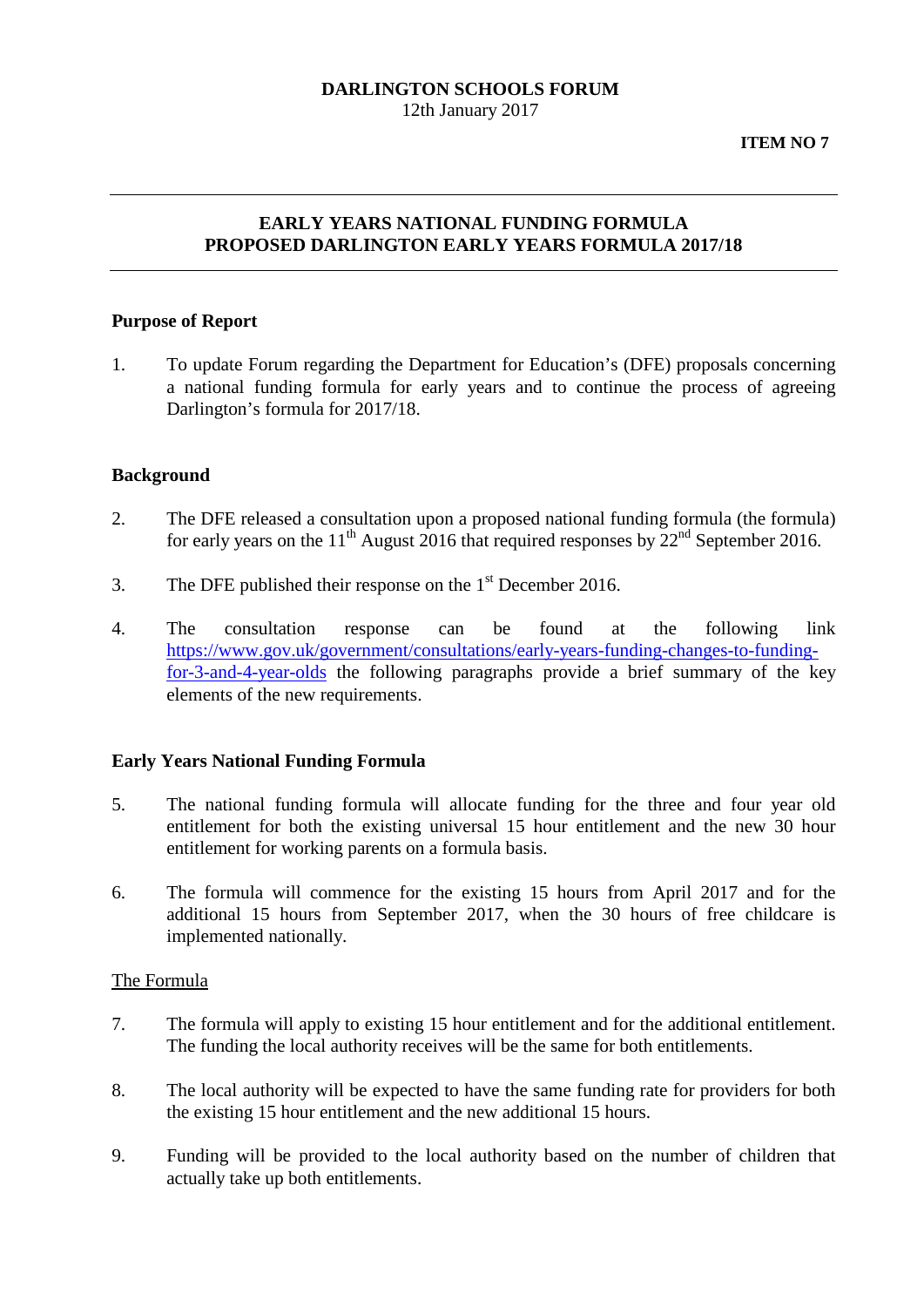- 10. The formula will have three funding factors to determine how much funding a local authority will receive per child including,
	- a. A universal base rate
	- b. An additional needs factor
	- c. An area cost adjustment
- 11. The formula will simply be as follows, the base rate, plus the additional needs element, multiplied by the area cost adjustment. This is then multiplied by the actual take up of children to give an allocation of funding.
- 12. There will be a guarantee of £4.30 per hour of funding to each local authority. The rate paid to the authority will cover the base rate, supplements and central costs.

#### Support for Children with Special Educational Needs

#### Disability Access Fund

- 13. There will be a new Disability Access Fund (DAF) to support disabled children to access free entitlement. This fund will be for  $3 \& 4$  year olds who are taking up their entitlement and are in receipt of Disability Living Allowance (DLA) or are receiving free early education.
- 14. Children aged four that are in reception classes of primary schools are not eligible for DAF.
- 15. For each child that is eligible for DAF, the setting will be entitled to receive a one off payment of £615 per year. DAF is not based on the hourly rate and is an additional entitlement. Children will be entitled to DAF even if they do not take up their full entitlement.
- 16. DAF should not be offset against any other funding which the local authority may be providing for children that qualify for DAF.
- 17. If a child is accessing more than one setting for their entitlement, parents should nominate the main setting who will receive the DAF payment. If a child moves settings in year the DAF does not transfer.
- 18. Providers are responsible for identifying eligible children. Providers will be able to use the parent declaration form template which will be published in early 2017. Local authorities are responsible for checking that DAF eligibility requirements are met, they must be satisfied that the child is in receipt of DLA.

#### SEN Inclusion Funding

19. All local authority areas will be required to set up an inclusion fund for children with special educational needs to support providers in driving outcomes for these children. Local authorities will need to include this in their local offer.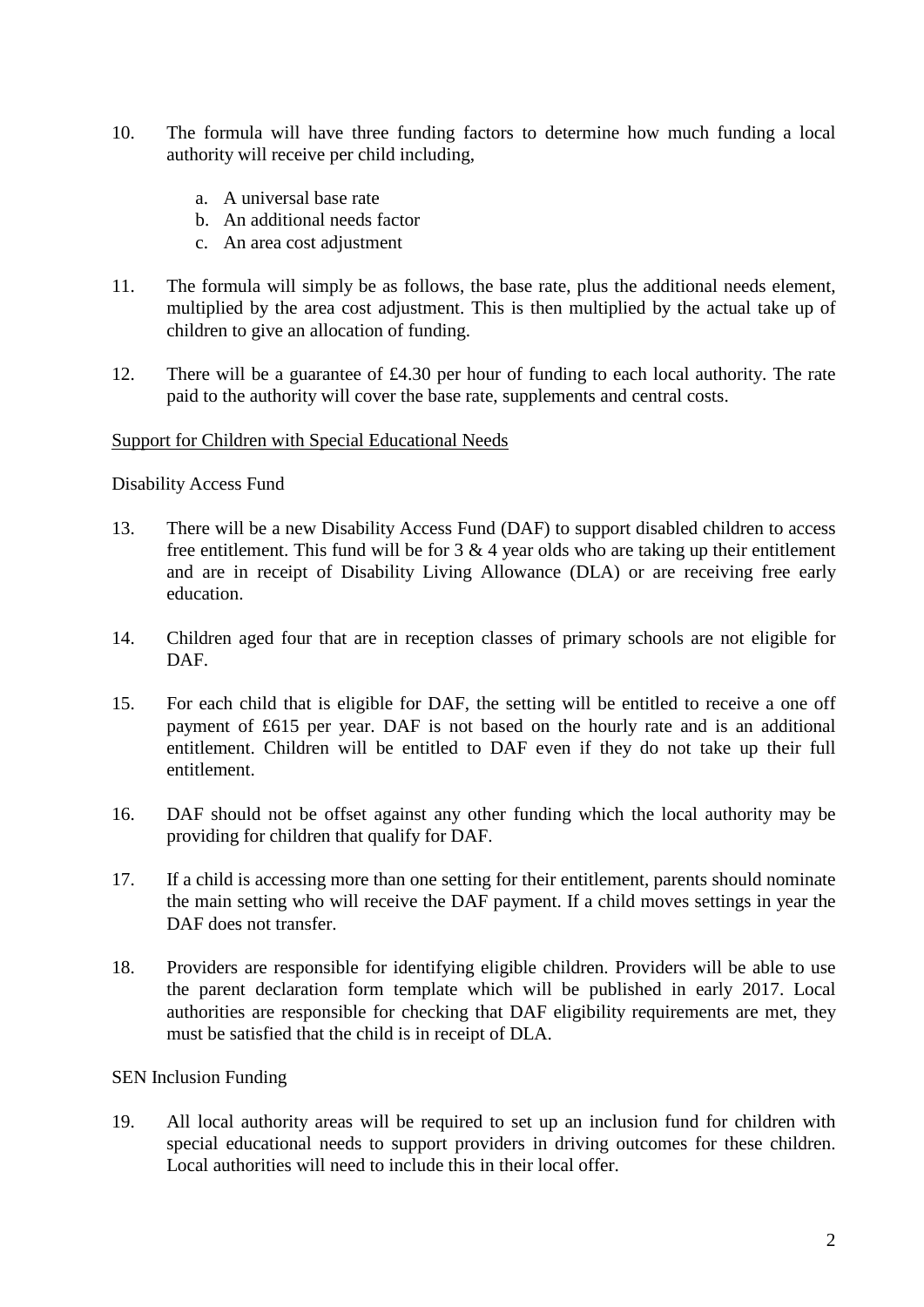- 20. This fund is for 3 and 4 year old children who are taking up any number of hours of their free entitlement. 2 year olds do not qualify for this funding, but authorities can use a similar approach for 2 year olds, though this is not mandated.
- 21. The funding should be targeted at children with lower level or emerging SEN.
- 22. Local authorities must consult with early year's providers, parents and SEN specialists on how the SEN inclusion fund will be allocated as part of the "Local Offer". This offer must include the criteria for the fund, the value of the fund and the process for allocating funding.
- 23. The majority of the funding must be passed to providers as top ups and is included within the pass through calculation. Any funding held centrally from the fund for specialist support services is not included as part of the pass through.
- 24. All providers who are eligible for  $3 \& 4$  year old funding are eligible for SEN inclusion funding.

Early Years Pupil Premium

- 25. Early year's pupil premium (EYPP) will continue as a separate allocation, at the current rate (53 pence per hour).
- 26. In the future the Government will review the delivery mechanism for the EYPP alongside the DAF

### Funding from Local Authorities to Early Years Childcare providers

- 27. The DFE will restrict the amount of early years funding that can be top sliced and held centrally. This is to ensure as much of the funding as possible is passed onto providers. The minimum amount of the total funding that must be passed through to providers will be 93% in 2017/18 and 95% thereafter.
- 28. The pass through calculation includes all funding passed to providers including the base rate, supplements and SEN funding.
- 29. Local authorities must use a universal base rate of funding to all the providers in its area by 2019/20 at the latest.
- 30. The following supplements can be used within the local formula (in addition to the base rate),
	- a. Deprivation Mandatory
	- b. Rurality Discretionary
	- c. Flexibility Discretionary
	- d. Quality workforce qualifications and systems leadership Discretionary
	- e. English as an additional language Discretionary
- 31. No other supplements are allowed.
- 32. The use of supplements will be capped at 10% of the funding that is passed to providers.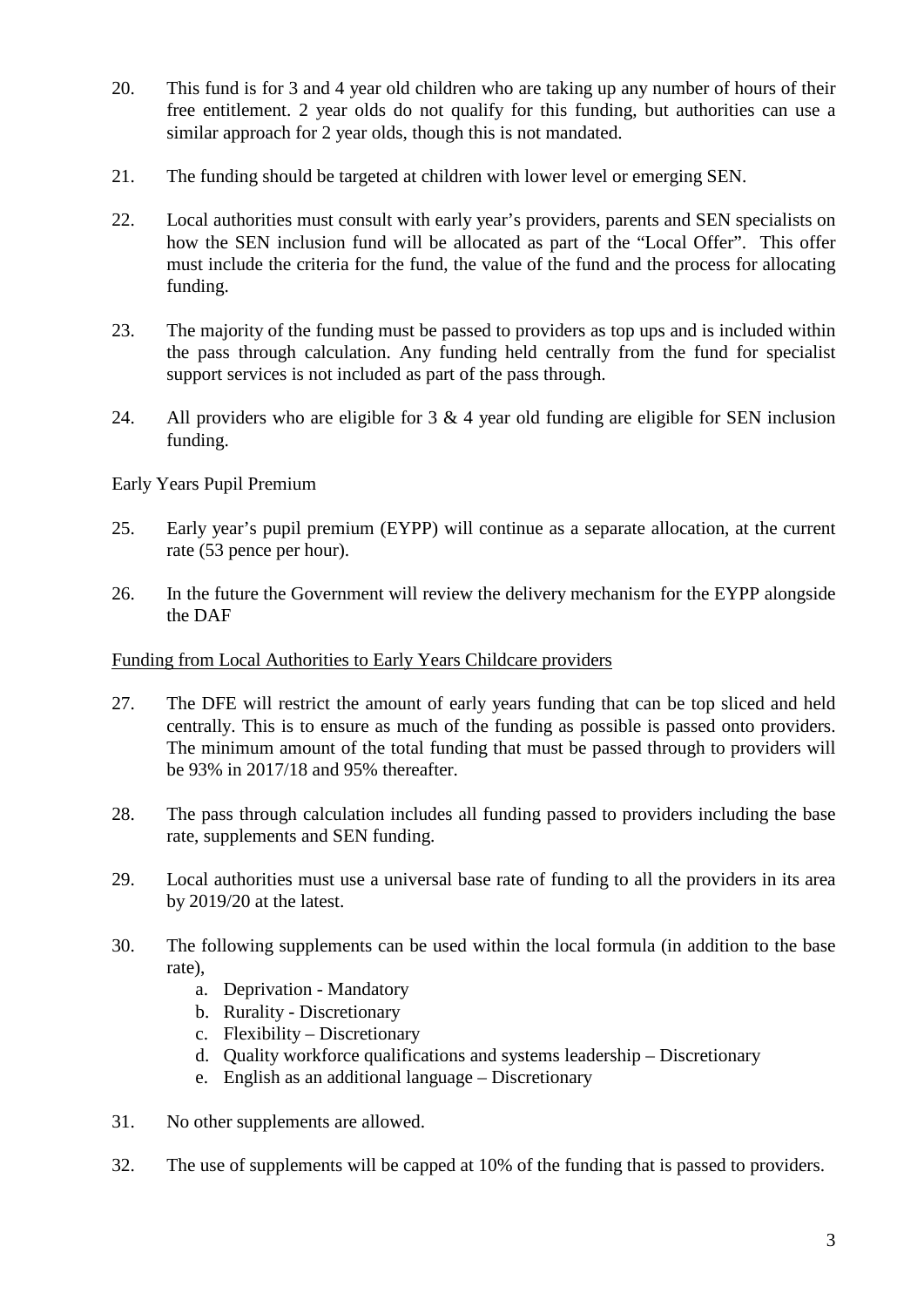33. There will be additional supplementary funding provided for maintained nursery schools for the duration of this Parliament to keep their transition to the universal rate manageable.

## **Funding In Darlington**

- 34. The DFE released indicative allocations of funding for the Early Years Block of the DSG on 1<sup>st</sup> December. These allocations will as in previous years be updated for the actual number of children taking up their entitlement as follows,
	- a. Core 15 hours 5/12ths of January 2017 census and 7ths January 2018 census
	- b. Additional 15 hours January 2018 census
- 35. The indicative allocations for Darlington in 2017/18 include a two year old funding rate of £5.20.
- 36. The indicative allocations for Darlington in 2017/18 include a 3 & 4 year old funding rate of £4.44
- 37. The indicative funding rates covers all spend within the early year's formula, including the base rate, supplements and retained elements by the local authority. Therefore the actual hourly rate paid to providers will be less than the funded hourly rate (i.e. £4.44 per hour).

# **Consultation**

- 38. Local authorities are required to consult with providers on their local formula. This paper follows on from details of the proposed changes to early year funding that was provided to providers in October 2016 and is part of the consultation on the proposed formula for 2017/18.
- 39. Briefings will be organised with providers in late January/early February to discuss the proposals included in this paper for Darlington's formula in 2017/18.
- 40. School Forum must be consulted on changes to the local formula, including agreeing central spend by 28<sup>th</sup> February, however the final decision sits with the Local Authority.
- 41. School Forum are presented with this report for information and to allow comment ahead of the proposed consultation with providers.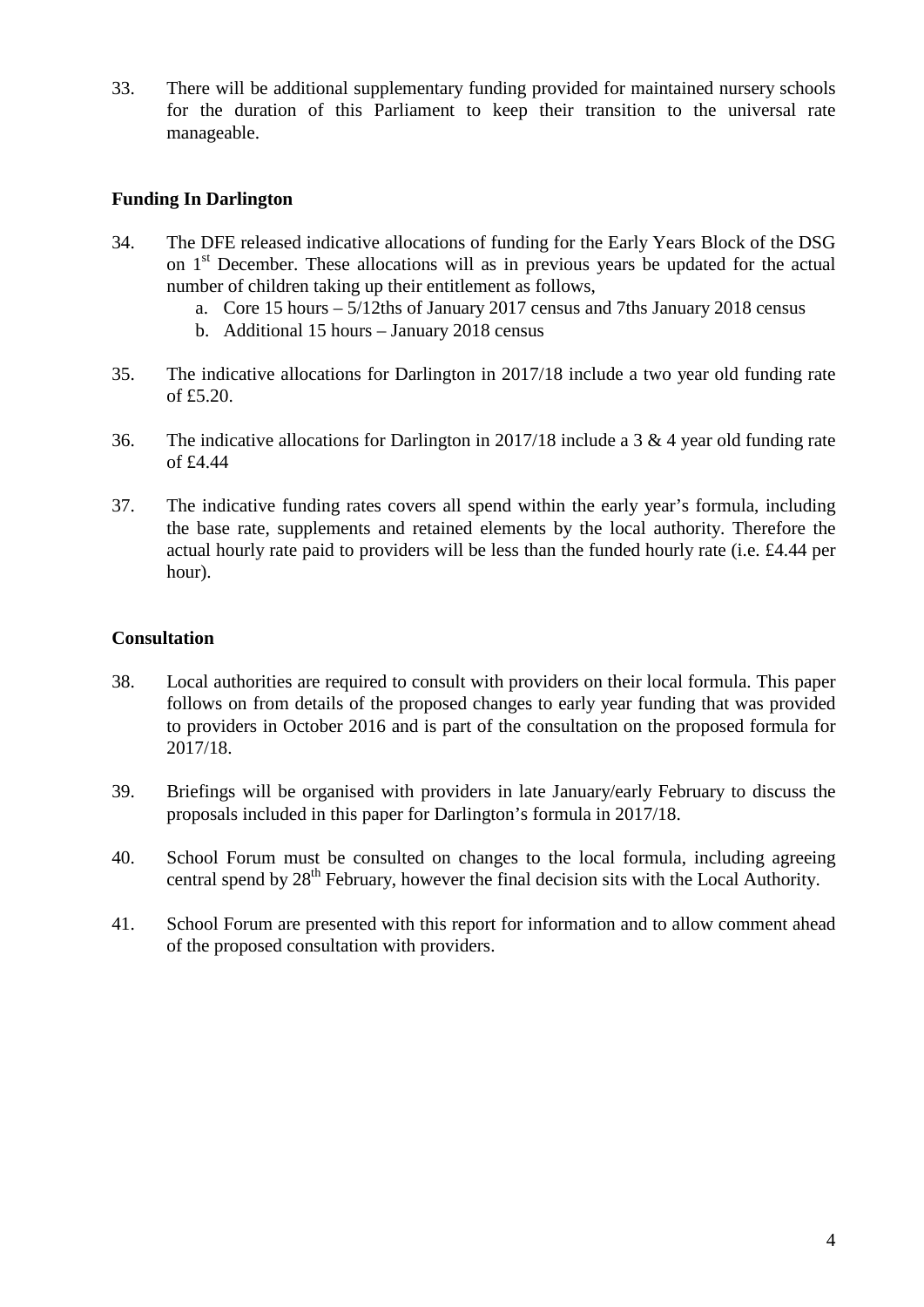# **Darlington's Formula 2017/18**

| 42. |  | The following table summarises the early years rates for 2016/17 |  |
|-----|--|------------------------------------------------------------------|--|
|-----|--|------------------------------------------------------------------|--|

|                                            | 2016/17        | <b>Note</b>            |
|--------------------------------------------|----------------|------------------------|
| 2 Year old per hour $-$ All providers      | £5.10 per hour | This rate includes 25p |
|                                            |                | extra funding above    |
|                                            |                | that received, funded  |
|                                            |                | through previous years |
|                                            |                | underspend.            |
|                                            |                |                        |
| 3 & 4 Year olds                            |                |                        |
| 10%<br>Deprivation<br>Supplement,<br>most  | £100 per term  | Per qualifying child,  |
| deprived wards, all providers              |                | per term               |
| Deprivation Supplement, most 10 - 20%      | £50 per term   | Per qualifying child,  |
| deprived wards, all providers              |                | per term               |
| Deprivation Supplement, most 20- 30%       | £25 per term   | Per qualifying child,  |
| deprived wards, all providers              |                | per term               |
| EYPP qualifying children $-$ All providers | £0.53 per hour | National rate          |
| 3 & 4 Year olds per hour - Private,        | £3.78 per hour | This rate includes 9p  |
| Voluntary and Independent sector providers |                | extra funding, funded  |
|                                            |                | through previous years |
|                                            |                | underspend.            |
| 3 & 4 Year olds per hour – Nursery Schools | £3.68 per hour | This rate includes 9p  |
| and nursery classes in primary schools     |                | extra funding, funded  |
|                                            |                | through previous years |
|                                            |                | underspend.            |

- 43. Modelling has been undertaken using the indicative allocations given in December to provide a funding rate in 2017/18 for Darlington providers. The rate for 3 & 4 year old entitlement has been set by taking the total resources available, reducing for the centrally allocated fund, the mandatory deprivation supplement and the proposed discretionary supplement amounts and dividing the balance by the number of hours upon which the allocation is set. Appendix one details the formula calculations.
- 44. It is proposed that the formula will have the following characteristics.

Two Year Olds

45. As in the current and previous years it is proposed that all funding received for two year olds will be passed onto settings. It is therefore proposed that the rate for 2017/18 for all providers will be £5.20 subject to final confirmation of funding from the DFE.

Three & Four Year Olds

- 46. Supplementary funding provided by the DFE for maintained nursery schools will be passed onto the two maintained nursery schools in line with the funding requirements.
- 47. Early Years Pupil Premium is outside of the formula and will continue to be funded to each qualifying child on the national rate of £0.53 per hour.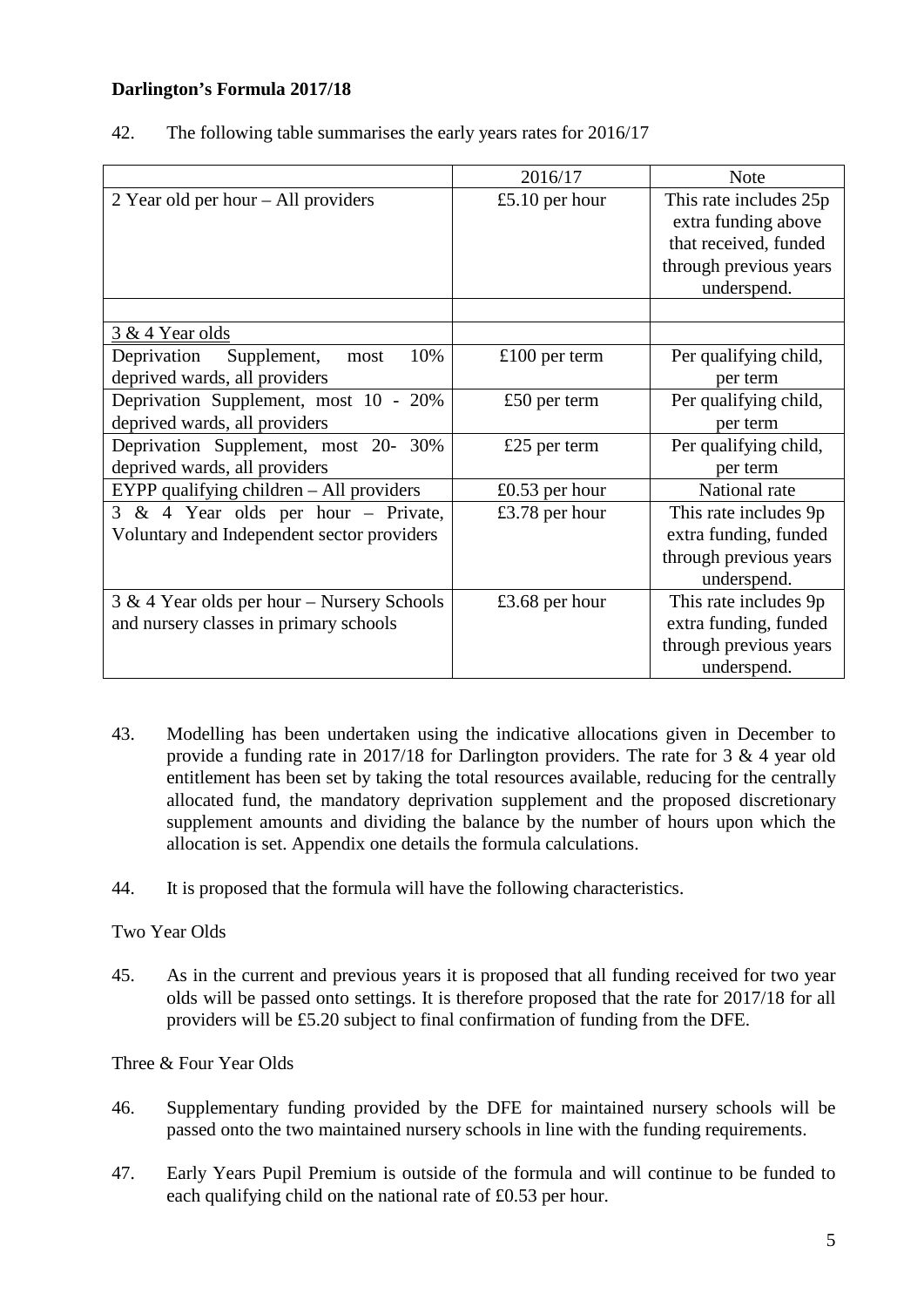- 48. The disabled access fund will be paid to settings for qualifying children at £615 per year in line with the national guidance.
- 49. It is proposed to create a SEN inclusion fund of £150,000. Details of the criteria for accessing this fund will be published in addition to this report. This represents an increase of £24,000 on the current fund to extend the funding for the addition of working parent entitlement form September 2017.
- 50. The Local Authority will hold £113,754 of funding centrally to continue to provide funding into the Council's early years team. This team will continue to provide support to providers as in the current year free of charge.
- 51. It is the DFE's intention that the same base rate will be paid to all providers by 2019/20. Although this gives a few years to implement, it is strongly suggested that to give parity between providers, that base rates are the same as soon as possible. It is proposed at this stage that in Darlington the base rate will be the same for all providers.
- 52. No supplements are proposed other than the mandatory deprivation supplement.
- 53. It is mandatory to have a deprivation supplement. The value in the current formula of this supplement is as follows,
	- a. £100 per child per term for children residing in the top 10% most deprived postcodes in Darlington.
	- b. £50 per child per term for children residing in the top over 10% to 20% most deprived postcodes in Darlington.
	- c. £25 per child per term for children residing in the top over 20% to 30% most deprived postcodes in Darlington.
- 54. EYPP funding is provided to children who qualify based on their parent's entitlement to certain benefits. This can therefore be described as a deprivation based payment, however not all children that are eligible for the current deprivation supplement are entitled to EYPP.
- 55. The deprivation supplement could be viewed as a duplicate funding element alongside EYPP, therefore the current supplement could be decreased in value, with the saving being added to the hourly rate.
- 56. As detailed in appendix 1, three options are proposed for the deprivation factor as follows,
	- a. Retain the current values
	- b. Decrease the deprivation payments by 20% to £80, £40 and £20 respectively
	- c. Decrease the deprivation payments by 50% to £50, £25 and £12.50 respectively
- 57. Any decrease in deprivation rates would be added into the hourly rate and therefore the proposed hourly rate for each option would be as follows,
	- a. £4.08 per hour for all providers
	- b. £4.11 per hour for all providers
	- c. £4.15 per hour for all providers